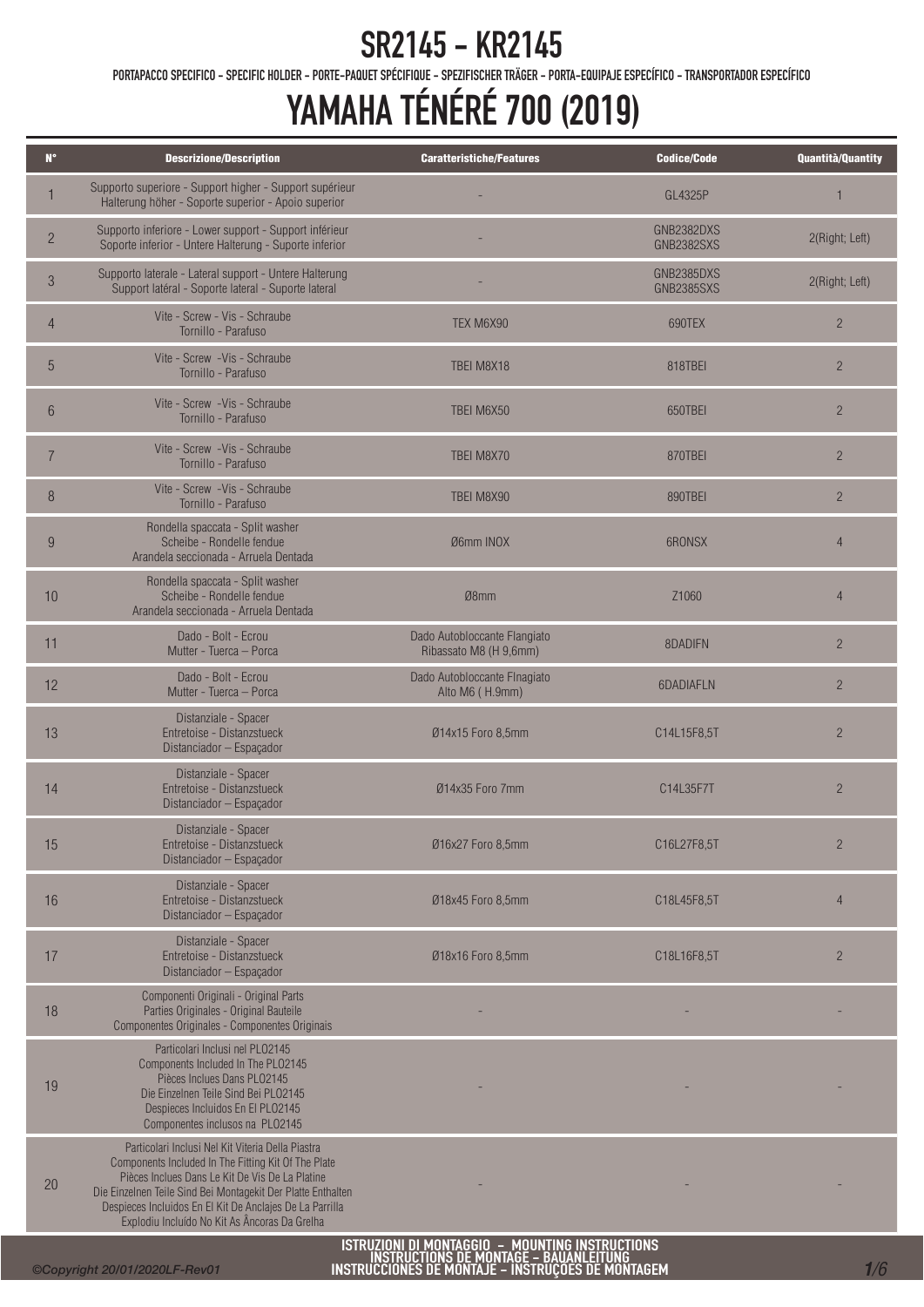PORTAPACCO SPECIFICO - SPECIFIC HOLDER - PORTE-PAQUET SPÉCIFIQUE - SPEZIFISCHER TRÄGER - PORTA-EQUIPAJE ESPECÍFICO - TRANSPORTADOR ESPECÍFICO



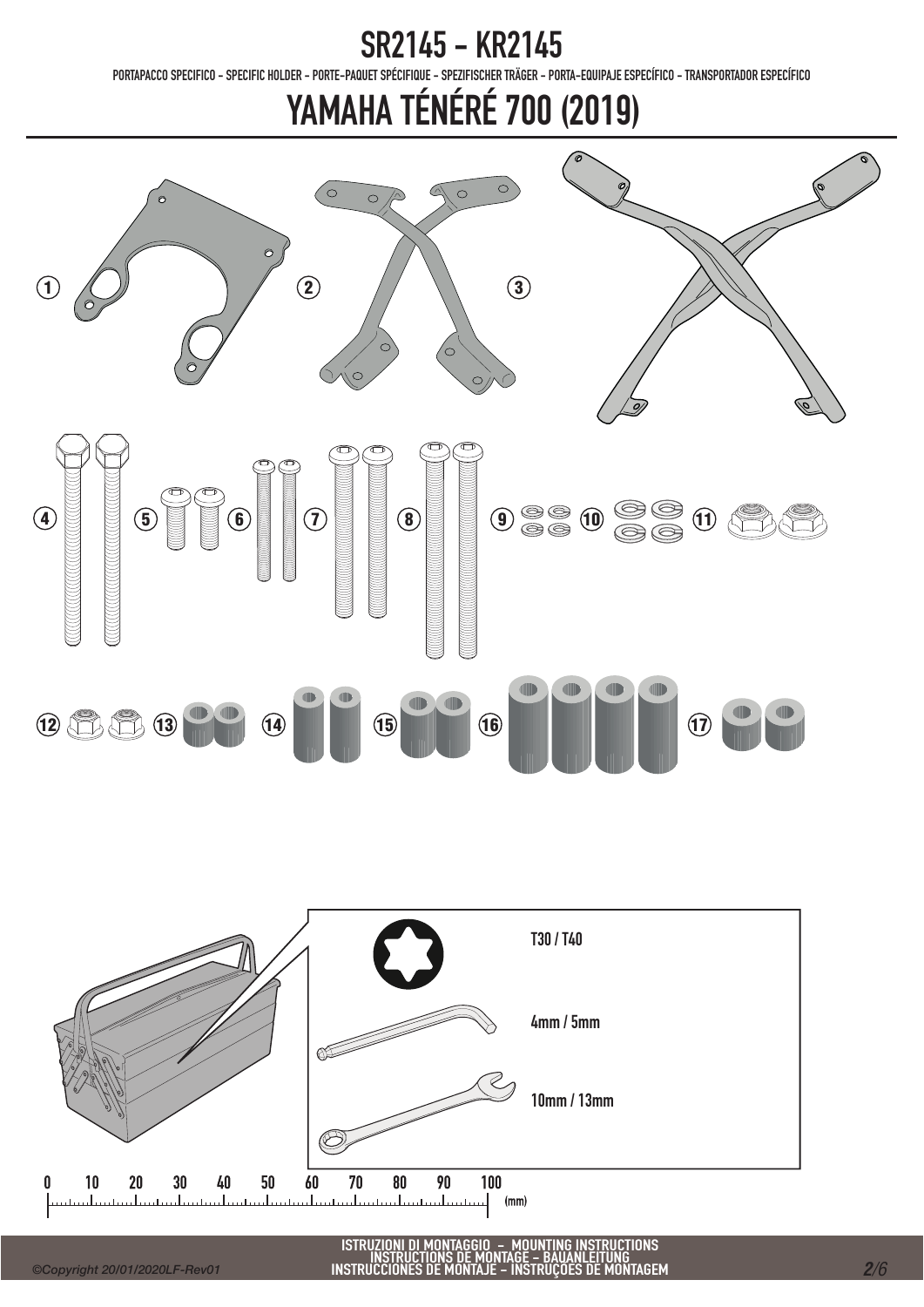PORTAPACCO SPECIFICO - SPECIFIC HOLDER - PORTE-PAQUET SPÉCIFIQUE - SPEZIFISCHER TRÄGER - PORTA-EQUIPAJE ESPECÍFICO - TRANSPORTADOR ESPECÍFICO



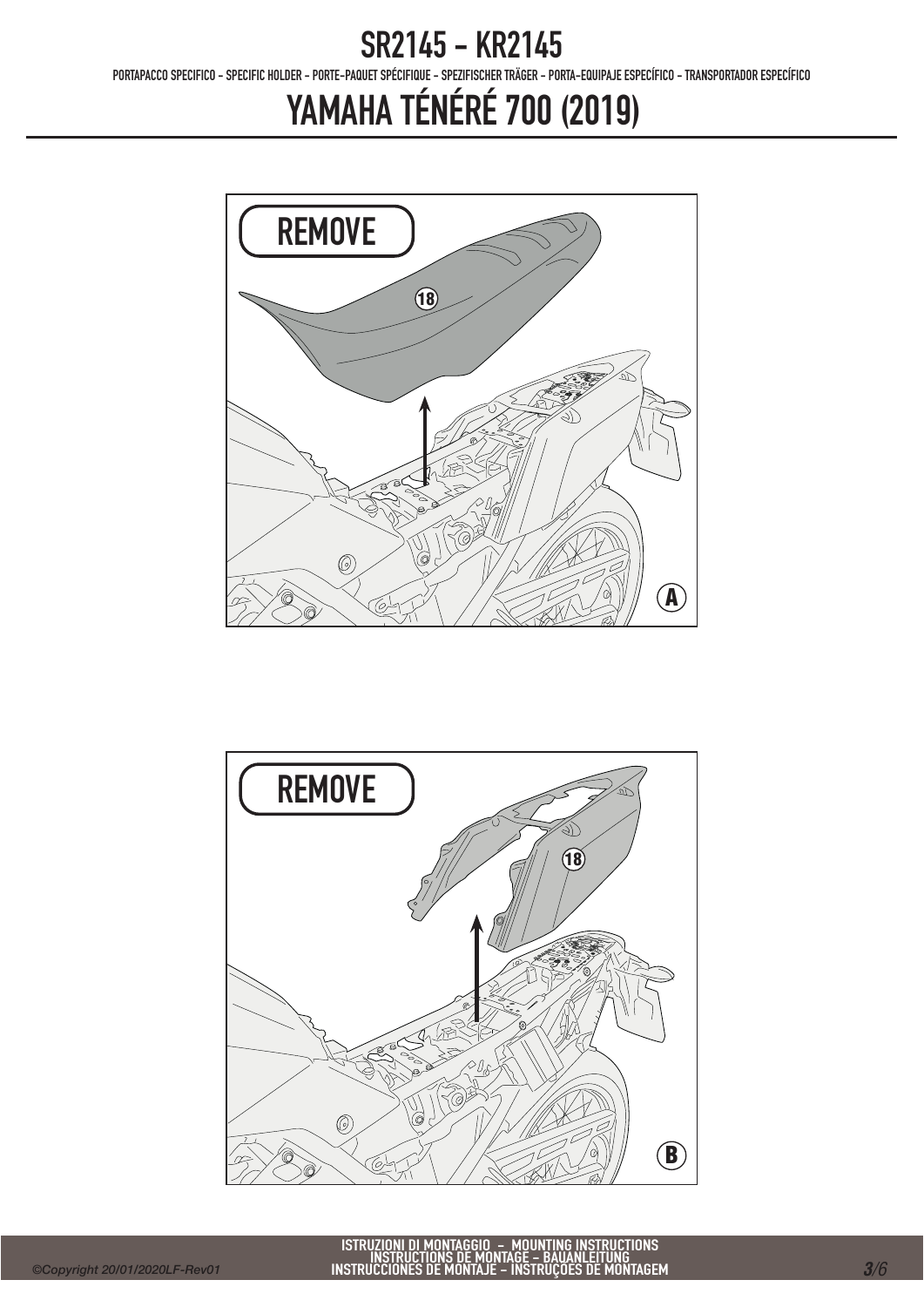PORTAPACCO SPECIFICO - SPECIFIC HOLDER - PORTE-PAQUET SPÉCIFIQUE - SPEZIFISCHER TRÄGER - PORTA-EQUIPAJE ESPECÍFICO - TRANSPORTADOR ESPECÍFICO



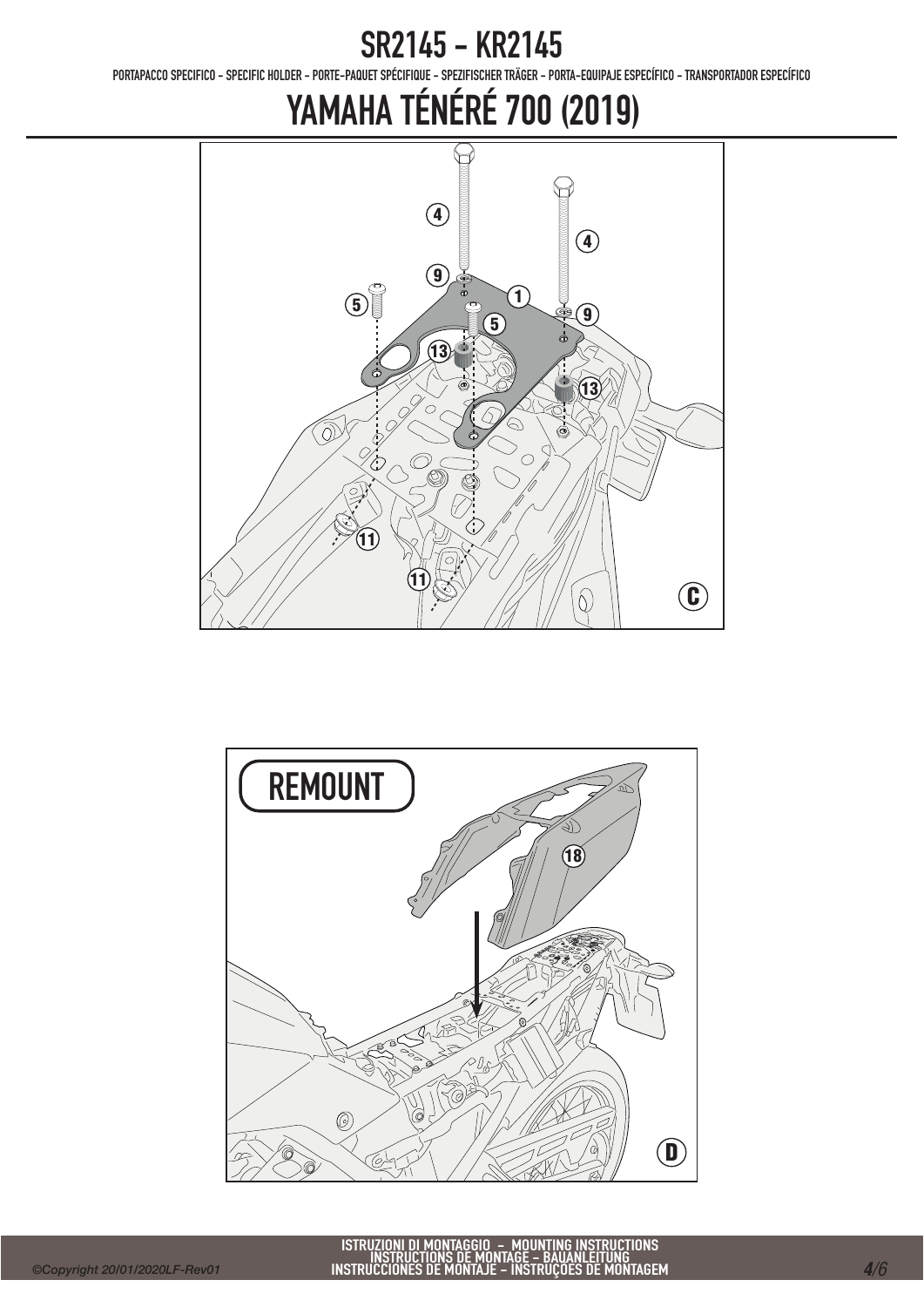PORTAPACCO SPECIFICO - SPECIFIC HOLDER - PORTE-PAQUET SPÉCIFIQUE - SPEZIFISCHER TRÄGER - PORTA-EQUIPAJE ESPECÍFICO - TRANSPORTADOR ESPECÍFICO

### YAMAHA TÉNÉRÉ 700 (2019)



### SR2145+PLO2145